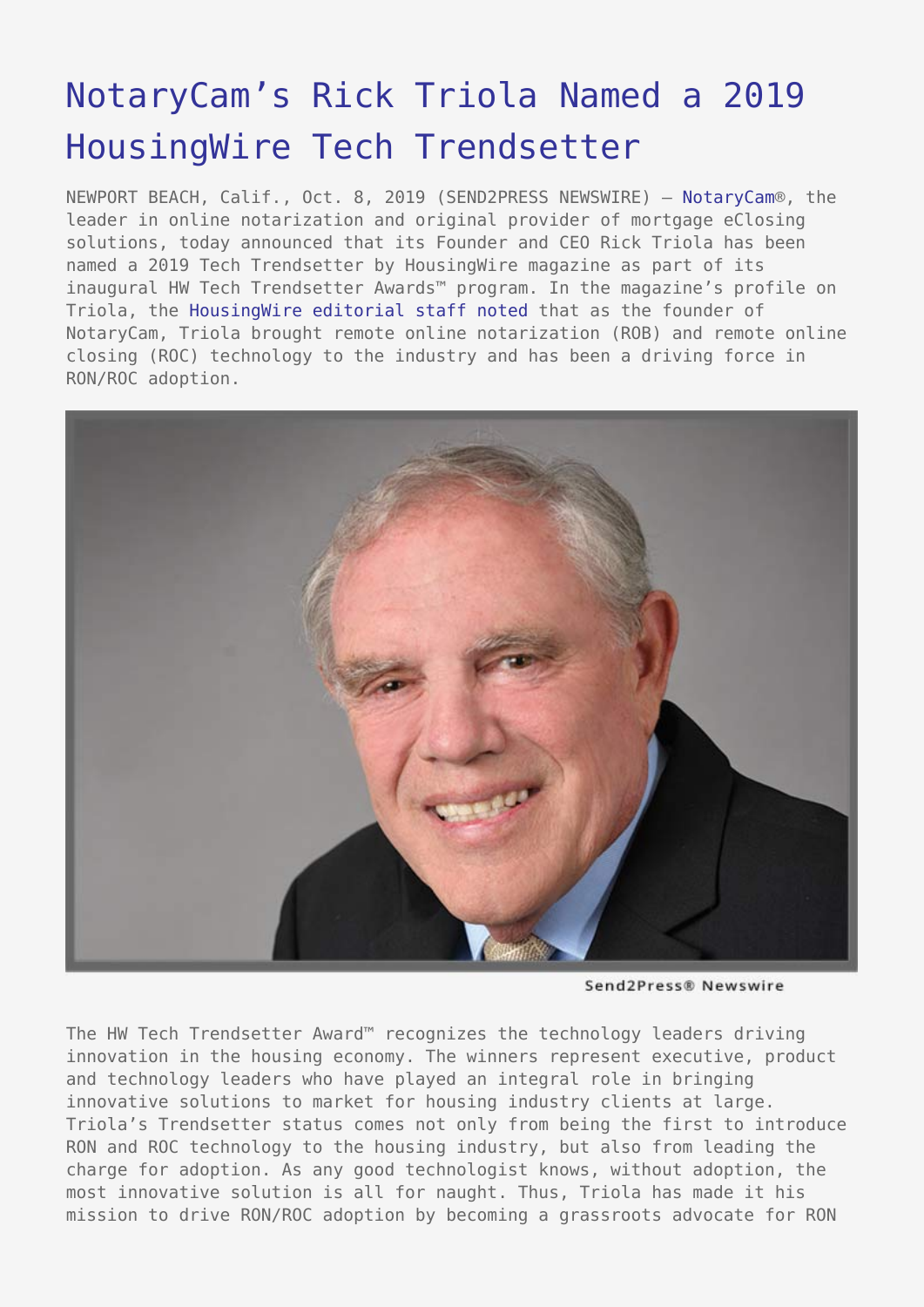standards and legislation throughout the country.

"HousingWire has always recognized innovation and technological advancements in the housing industry, but none of those advancements happen without people leading the way," HousingWire Managing Editor Ben Lane said. "Technology doesn't simply create itself. People are the driving force behind those innovations. And it's in that spirit that we proudly honor the visionaries helping to push the housing industry into the future."

Triola has devoted the last six years to advancing nationwide RON legalization. Recently, he undertook a grassroots campaign in Texas to educate county recorders about RON. Even though Texas passed its RON bill last year, many recorders – especially those not eRecording – were hesitant to record paper copies of eNotarized real estate documents. Thanks to Triola's efforts and six years of solid county recorder proof points across the U.S., Texas passed Senate Bill 2128 in May, providing recorders with more certainty regarding the recordability of eNotarized documents, with increased support from the state's recording community.

NotaryCam introduced RON to the Industry in early 2013 and pushed hard to set the standards, which have now been widely adopted. First, Triola presented NotaryCam's platform to Fannie Mae and Freddie Mac in January 2013 to garner GSE buy-in. From there, Triola addressed the National Association of Secretaries of State in June 2013 to introduce RON and neutralize opposition from the 49 states that had yet to legalize RON at that time. From there, Triola continued reaching out to all stakeholders, including individual title offices throughout the nation, and as a result, NotaryCam completed the first RON mortgage closing in early 2014 with a top 5 mortgage lender.

"As with so many mortgage-related innovations, widespread adoption is often hamstrung by lack of explicit regulatory approval, but the tide is turning for RON in this regard, especially over the last six years, as 22 states have now enacted or will enact RON legislation by October 1, 2020," Triola said. "Knowing the importance of the extensive eco-system buy-in for RON's success, NotaryCam has doubled down on its commitment to evangelizing RON at all state and private company levels to drive adoption, and I am truly honored that HousingWire has singled out my efforts in this regard by selecting me as one of its inaugural Tech Trendsetter winners."

For the full list of this year's honorees, visit [https://www.housingwire.com/articles/introducing-housingwires-2019-tech-trend](https://www.housingwire.com/articles/introducing-housingwires-2019-tech-trendsetters/) [setters/](https://www.housingwire.com/articles/introducing-housingwires-2019-tech-trendsetters/).

## **About HW Media**

HW Media is the leading digital community for real estate, financial services and fintech professionals to engage, connect and gain knowledge. Founded in 2016 through the acquisition of HousingWire, HW Media is based in Dallas, TX with team members across the country. HW Media is owned by Riomar Capital.

## **About HousingWire**